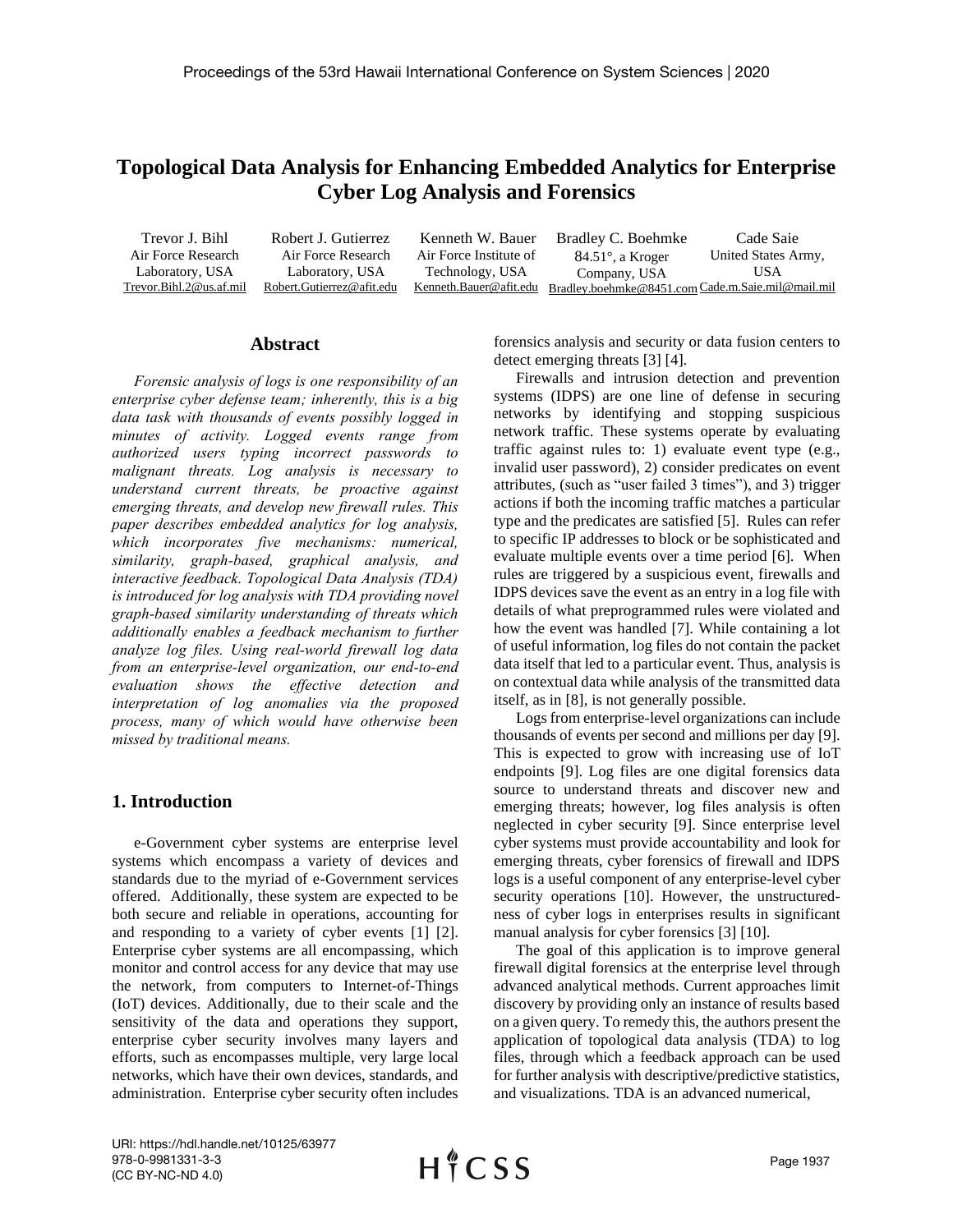

**Figure 1. Generic representation of an enterprise-level data collection hierarchy, from** [3]**.** 

graph-based, and visual analytics approach that simultaneously considers similarity and shape of the data [11].

While TDA has been proposed for cyber network analysis [12] [13] [14], it has yet to be applied for firewall logs. The closest application of TDA to log analysis is that of Chow [15], who applied TDA to Windows event logs from the BRAWL (Blue versus Red Agent War-game Evaluation) project. However, the work in [15] considered synthetic cyber data, a constrained and experimental environment, and could not find direct value in applying TDA to cyber data. Additionally, Coudriau et al. [14] applied TDA to network address data, but the data was not high in variety as typically found in logs. This paper thus illustrates the first application of TDA to real-world collected firewall logs from a large enterprise system, as well as the incorporation of TDA into a big data analytics platform for batch analysis of cyber logs. Beyond these contributions, the results also address the limitations of using TDA mentioned in [15].

Analytics by themselves can be brittle; of interest in this paper is proposing and employing a combined experiential and analytical approach to log forensics through the data-driven, user-friendly embedded analytics platform. Herein, statistical and visual methods are combined into an embedded application. For this, the authors leverage their past work [3] in cyber analytics and employ a tabulated feature vector (TFV) approach to process log files and identify anomalies. In the TFV approach, log files are divided into temporal blocks and analysts are cued to blocks of interest. TDA extends this by looking at similarity across blocks, in addition to a further feedback loop process. The key contributions from this paper are:

- The first application of TDA to log analysis
- Development of a human-machine approach that is simultaneously temporal, similarity, and statistically-based that incorporates feedback
- Combination of statistical and visual methods for outlier/anomaly detection and interpretation
- An evaluation of the developed approach on real enterprise log files on data consistent with [3].

# **2. Background**

Big data, such as network traffic, can be processed as batches or streams. Batches are collected and then processed whereas streams are analyzed in real-time or near real-time [16]. Firewalls and IDPS systems consider streaming data wherein rules are applied to network traffic [6]. In contrast, digital forensics considers aggregated data in a batch process to find threats and develop new firewall/IDPS rules [17].

A general enterprise level data collection approach is conceptualized in Figure 1. At enterprise systems, raw logs are normalized into a structured file at a given facility, then forwarded to a Regional Center (RC) which both collects data and defends against cyber threats [18]. At the RCs, a regional Security Information and Event Management (SIEM) device aggregates, correlates, monitors and generates alerts from the received data. Data is then sent and aggregated from multiple regional SIEMs and sent to a global SIEM. The global SIEM then connects to cyber analysis.

In Figure 1, the big data platform can be considered as a centralized database for managing and analyzing big data [3]. Here, both structured and unstructured data is collected with high volume, variety, and velocity, the 3 V's [19], from which data can be queried and analyzed. Of interest is looking for understanding and interpretation of events that would have triggered a log entry; such understanding can be gained by developing embedded analytics methods that analysts can run to analyze log files and provide interpretations.

# **2.1. Cyber Forensics Analytics**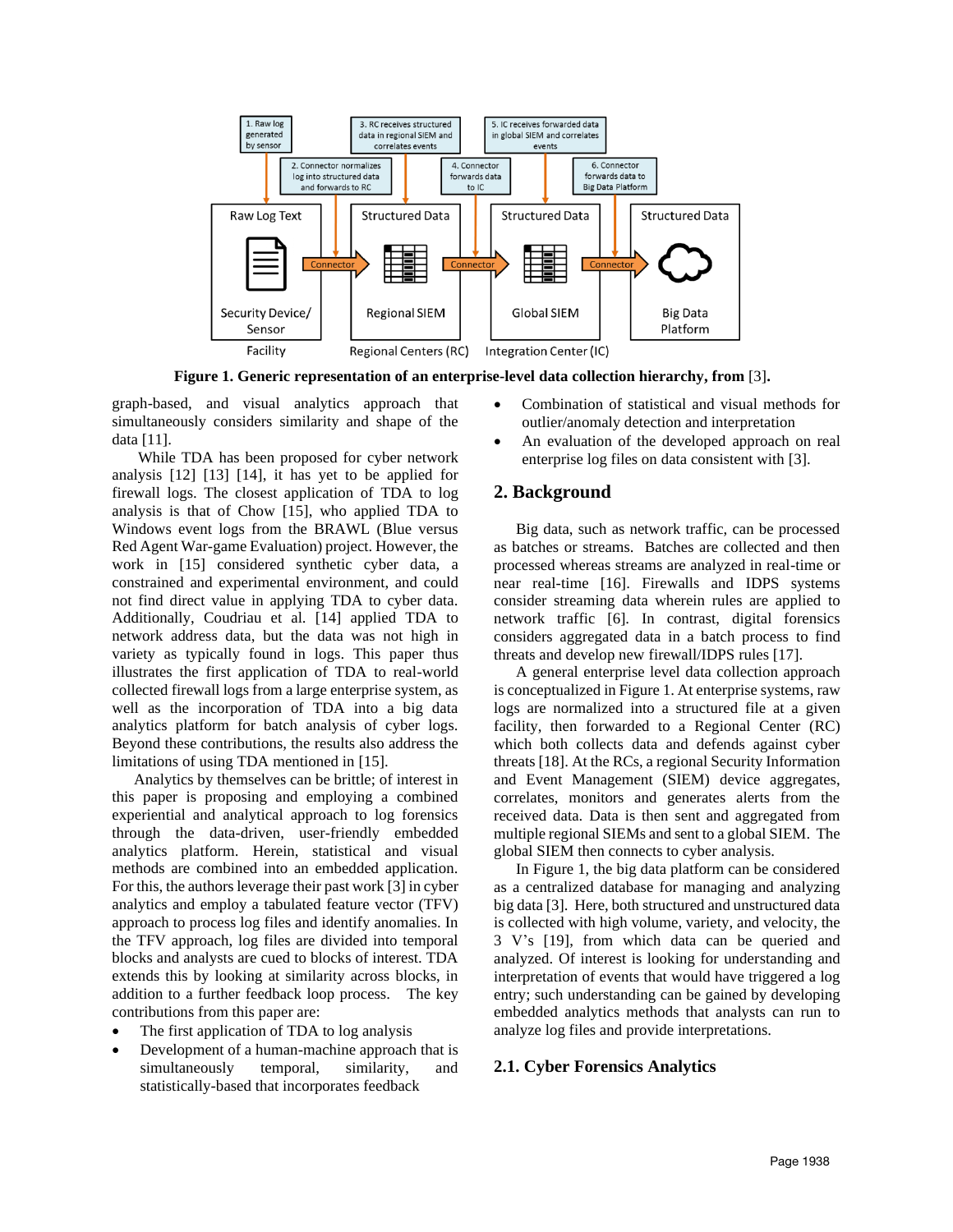Fundamental to statistical data analysis, colloquially known as analytics, is the use of algorithms to find patterns [20]. Analytics methods range from supervised, with known classes/groups in the data (e.g. malignant and benign), to unsupervised, where classes/groups are unknown and need to be discovered (e.g. discovery of new groupings). Supervised analytics in cyber could include determining how similar observations are to known threats based on classifier algorithms. Unsupervised analytics, e.g. clustering, are especially relevant in cyber since the dynamic nature of cyber events means new threats are constantly emerging.

Problematically, normal behavior for cyber networks constantly changes and conservative approaches are often pursued which yield secure systems with high false positive detection rates [21]. Such systems could hamper authorized use of networks, furthering the importance of identifying actual threats. In analyzing log files, one is essentially interested in 1) detecting the anomalies within the anomalies, and 2) finding emerging threats via forensic analysis.

Two general approaches exist for cyber log forensics analytics: experiential/qualitative and analytical/ quantitative. Experiential cyber log forensics uses cyber analysts who rely on manual sorting and experientially gained knowledge to find possible threats for further investigation [3]. Such approaches are heavily effective and make use of the innate ability of humans to process large amounts of complex data [20]; however, big data challenges make it impossible to analyze all data effectively and novice analysts might miss events that veteran analysts would not [22]. Additional issues include the asymmetrical nature of cyber-attacks where attackers can focus on one approach while defenders must protect all systems from many different types of attacks, vulnerabilities, and threats [23].

To solve this problem, various analytical methods have been proposed to analyze logs [24]. Log analytics methods include both high level approaches, such as anomaly detection [25] [26], text analytics [27], dynamic rule creation [28], and event correlation [24], to the application of specific algorithms such as support vector machines [29], random forests [30], principal component analysis (PCA) and factor analysis (FA) [3]. However, analytics by themselves can be brittle. Of interest in this paper is proposing and employing a combined experiential and analytical approach to log forensics through a data driven embedded application.

### **2.2. Big Cyber Log Data**

Due to the large size of enterprise networks and quantity of users, the data is of significant volume and emerging at high velocity; i.e. a big data problem. With a wide variety of devices at use in enterprise networks,

each observation to the log can be highly variable from the others with the some logged fields being sparse due to differing approaches used at Regional SIEMs.

Traditionally, analysts employed experiential approaches to digital forensics where large log files are manually sorted to find anomalies to further investigate. However, inspecting numerous potential incidents on a daily basis is not scalable. The work in [3] extended the manual process to develop an embedded analytics tool that examines an entire log file and provides tools to find novelty, anomalies, and contextual meaning in a log. Notably, the authors in [31] recently proposed a similar process to that of [3]. Herein, we extend upon [3] with more advanced analytics as well as a feedback approach.

Due to sparsity, this research focuses on a reduced set of collected log fields, listed in Table 3. These fields were selected based on i) commonality between data fields logged by Regional SIEMS and ii) demonstrating statistical approaches to log file analysis without incorporating text mining techniques. Redundant fields from Regional SIEMs, e.g. *Device\_Vendor* and *Device\_Product*, were also grouped avoid confusion.

| таріс э. Dauget у агіаріся |                                  |  |  |  |
|----------------------------|----------------------------------|--|--|--|
| <b>Field Name</b>          | <b>Description</b>               |  |  |  |
| Device Vendor              | Company who made the device      |  |  |  |
| Device Product             | Name of the security device      |  |  |  |
| Source Address             | IP address of the source         |  |  |  |
| <b>Destination Address</b> | IP address of the destination    |  |  |  |
| <b>Transport Protocol</b>  | Transport protocol used          |  |  |  |
| Bytes In                   | Number of bytes transferred in   |  |  |  |
| <b>Bytes Out</b>           | Number of bytes transferred out  |  |  |  |
| Category Outcome           | Action taken by the device       |  |  |  |
| Country Name               | Country of the source IP address |  |  |  |

**Table 3. Dataset Variables**

### **2.3. Tabulated Feature Vectors (TFVs)**

Tabulated feature vector (TFV) extraction gets around difficulties handling mixed and sparse data and facilitates the use of statistical methods for log data. The method proposed by Winding et al. [32], and further applied in [3] takes log files and aggregates observations. The resultant feature vector is a count of occurrences of unique values and columns [32].

Figure 2 presents a conceptualization of the TFV process. In Figure 2a a conceptual raw log file is shown which include both categorical/text (Field A) and numerical (Field B) data columns. The process to create a TFV involves i) condensing text fields into columns of unique counts, and ii) summations of the original numerical values, which results in the TFV seen in Figure 2b. Naturally, this method can be extended to different fields, categories, etc., with the result being a TFV of length dictated by the complexity of the log file.

The process in Figure 2 would result in one observation, or row, if one applied it to an entire log file.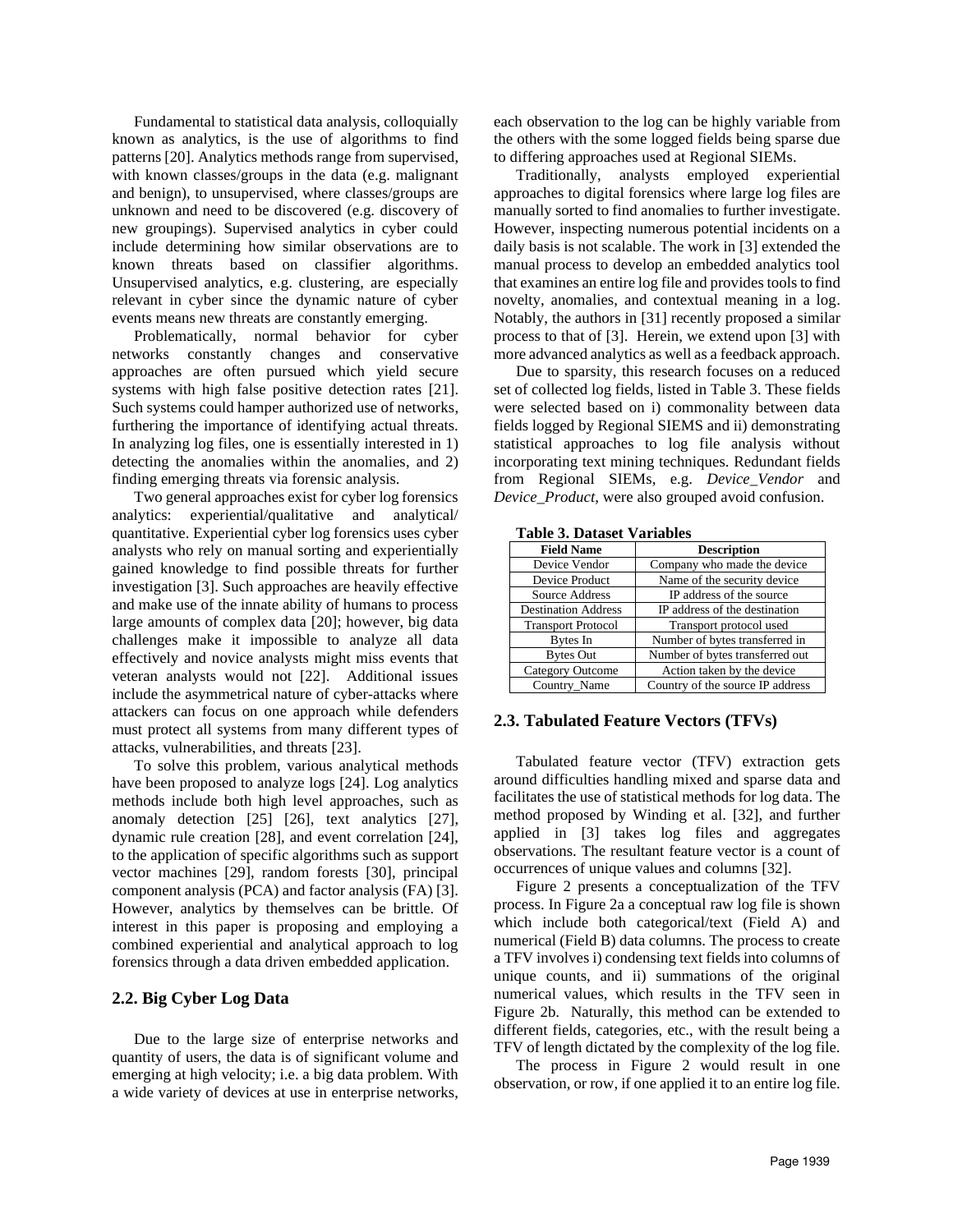Thus, the TFVs are most useful if they divide the log files into blocks and then compute feature vectors for each block. Notably, variables such as the number of observations per block become important and one would want to employ a trial and error approach to finding the right number of samples per block. Whole log files can be divided into blocks by specifying an amount of time each block should represent or the number of observations each block represents. Intuitively, this can be accomplished using embedded analytics themselves.



**Figure 2. Generic feature vector creation process: (a) raw data; (b) resultant feature vector, from** [3]

As a representation of the approach, the example log file under analysis was divided into 136 sequential time blocks, which enabled each block to contain 289 observations. TFVs were then computed for each block and the 9 data variables in Table 3 yielded 91 total features, including the top 10 source and destination IPs.

# **3. Topological Data Analysis**

Topological Data Analysis (TDA), conceptualized in Figure 3, is a new unsupervised data mining approach wherein clustering, dimensionality reduction, and structure are considered together. Through this combination of methodologies, TDA provides additional understanding of relationships within data, to include both shape and similarity [11].

In TDA, one computes a topological model of the data using various distance measures and lenses. Practically, TDA extends upon this concept by binning observations based on similarity and then clustered based on shape and relationship. A graph-based relationship is then computed to show relative similarity between groupings of observations.

As a process and data mining approach, TDA employs the concepts presented in the Mapper algorithm [11] and is a generalization of hierarchical clustering [33]. Considering the input data as a matrix, TDA performs 3 steps via the Mapper algorithm [11]:

- data observations are placed into overlapping bins based on a metric
- clustering to group each bin
- realizing a network with vertices (clusters) and edges (intersections between clusters).



**Figure 3. General Concept of TDA as implemented in the Mapper algorithm, adapted from** [34]

As an algorithm, Mapper considers the inputs *X* as the data set, *d* as a metric on *X*, a scalar function  $f: X \rightarrow$ *ℝ*, and an overlapping interval covering (*ai*, *bi*) by *f(X)* [11] [33]. The Mapper process considers a "preimage"  $f^{-1}(a_i, b_i)$  and then uses the selected distance metric, *d*, to find pairwise distances between all observations [33], step 1 of Figure 3. Hierarchical clustering [35] is then performed to appropriately group points based on distance and other hyperparameter selections [33], step 2 of Figure 3. Next, step 3 of Figure 3, a graph-based topological model is constructed where vertices are clusters and clusters can be connected by an edge if these clusters share common observations.

The Mapper algorithm has multiple hyperparameters, which are consistent with other mapper implementations [33], these include:

- metrics, Table 1, the distance measure used for pairwise distance between all observations
- *lenses*, Table 2, clustering approach employed
- resolution, the number of intervals the data is portioned into
- *gain*, the number of edges in a network
- *equalization*, to ensure (or not) that all intervals contain the same number of points [33].

Practically, increasing resolution creates a TDA model with more nodes and increasing the gain increases the number of edges in a TDA model [33]. For this TDA application, the authors used the Ayasdi Workbench.

**Table 1. General TDA Distance Metrics** 

| Euclidean                                         | Cosine                | Angle      |
|---------------------------------------------------|-----------------------|------------|
| Variance or IOR<br>Normalized Euclidean           | Correlation           | Norm Angle |
| Absolute, Norm, or<br><b>Distance Correlation</b> | <b>Binary Jaccard</b> | Haversine  |
| Manhattan                                         | Jaccard               | Chebyshev  |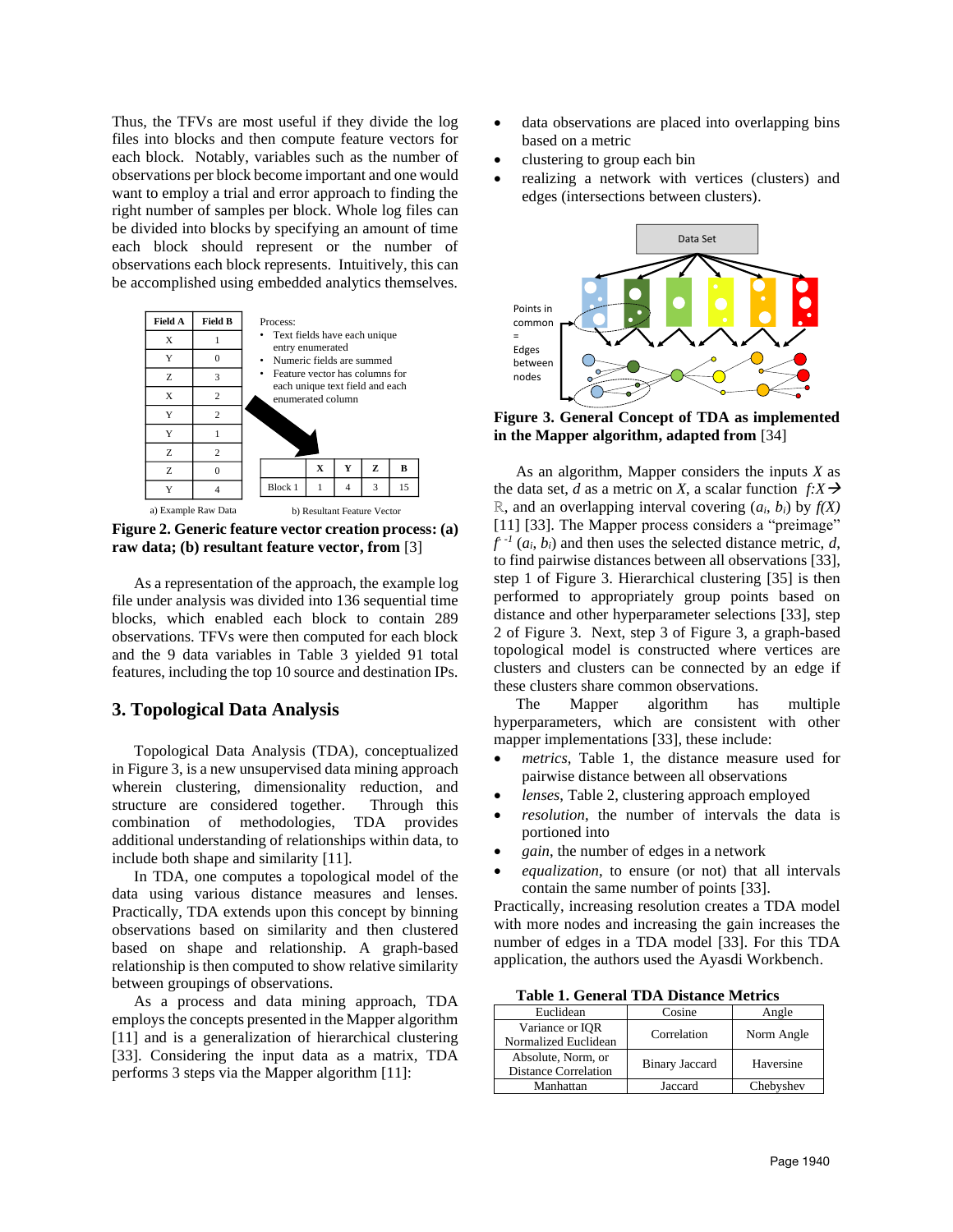**Table 2. General TDA Lenses** 

| <b>Gaussian Density</b>        | MDS                |
|--------------------------------|--------------------|
| Isomap                         | Metric PCA         |
| L1 Centrality                  | Neighborhood Graph |
| L-infinity centrality          | Neighborhood       |
| <b>Local Linear Embeddings</b> | SVD                |

# **4. Combined Statistical and Graphical Approach for Cyber Forensics**

This work extends upon the work of [3] by incorporating TDA into the embedded analytics framework and also incorporating a feedback loop in the analytics process. For the embedded analytics, R was used, further illustrating the work of [36], which found that open source digital forensics can be effective. In operating embedded analytics apps, a cyber analyst can use the general process in Figure 4 whereby the preprocessing is automatically performed once a log file is selected, as discussed in [3]. From there, an analyst can use embedded applications to find blocks that have anomalous behavior. This section reviews and explains the process in Figure 4 and presents novel extensions of both applying TDA for log analysis, in addition to applying it in the analysis cycle of Figure 4 to enable graphical, similarity-based analytics of logs in a feedback approach in a larger analytics framework.



**Figure 4. Multivariate and Graphical Approach to Firewall Log Anomaly Detection, extended from** [3]**, to include the feedback and TDA for log analysis**

## **4.1. Preprocessing**

Once log data is retrieved from the Big Data Platform, pre-processing, including TFV creation, is of interest prior to employing the analysis process. As described in [3], preprocessing involves:

- 1. Dividing the log file into time-regional blocks
- 2. Creating tabulated state vectors
- 3. Performing data quality checks and adjustments for multi-collinearity

Figure 5, from [3], shows an example of a block created which consists of the categorical variables being labeled as factors and the numerical variables being labeled as numeric. In Figure 4, the counts are the number of levels associated with a categorical variable then denote the number of unique entries.

| Block 14 |                                                                     |       |                   |              |          |                          |                | 289 Obs. Of 8 variables                          |   |                                                    |  |
|----------|---------------------------------------------------------------------|-------|-------------------|--------------|----------|--------------------------|----------------|--------------------------------------------------|---|----------------------------------------------------|--|
|          | transportProtocol: Factor w/ 4 levels "ICMP", "No Protocol", : 2222 |       |                   |              |          |                          |                |                                                  |   |                                                    |  |
|          | bytesIn:                                                            | int 0 |                   | $\mathbf{0}$ | $\theta$ | $\mathbf{0}$<br>$\sim$ 0 |                | 0                                                |   |                                                    |  |
|          | bytesOut :                                                          |       | $int \t 0 \t 0$   |              |          | $\overline{0}$           | $\overline{0}$ | $\Omega$                                         | 0 |                                                    |  |
|          | categoryOutcome                                                     |       | <b>Contractor</b> |              |          |                          |                | Factor w/ 4 levels "/Attempt", "/Failure", : 444 |   |                                                    |  |
|          | Country Name:                                                       |       |                   |              |          |                          |                |                                                  |   | Factor w/31 levels "Country 1", "Country 2",  : 31 |  |
|          | Device Name: Factor w/ 19 levels "Device 1", "Device 10",  : 11 11  |       |                   |              |          |                          |                |                                                  |   |                                                    |  |
|          | source Address mask : Factor w/ 3376 levels "Source IP 1",  : 2 2 2 |       |                   |              |          |                          |                |                                                  |   |                                                    |  |
|          | destination Address mask : Factor w/ 4786 levels "Destination IP 1" |       |                   |              |          |                          |                |                                                  |   |                                                    |  |

#### **Figure 5. Sample time block**

One example can be seen in the  $6<sup>th</sup>$  line of Figure 5, *Device\_Name*, which has 19 unique categories, or levels, in the example log file. This indicates that logged entries from 19 different devices were found in this log file. These 19 devices will then become 19 different columns in the tabulated state vectors, per Section 2.3. Logged IP addresses are considered to only the top 10 observed IP addresses (both source and destination) and the associated counts of these observed IP addresses are recorded. These vectors are then aggregated into a single matrix, the state vector matrix.

Before analytics are applied, the columns are checked for multicollinearity which could result in unreliable mathematical results. In this step, columns with multicollinearity issues, e.g. matrix singularity, rank deficiency, and strong correlation values, are identified and removed [3].

### **4.2. Embedded Analytics**

Once the data has been preprocessed, an analyst can consider the embedded analytics suite and look for anomalies, threats, and emerging behavior. For this step, there are two general paths:

- 1) the Histogram Matrix (HMAT) that served as the foundation of [3]
- 2) Topological Data Analysis (TDA) and its feedback ability with HMAT, as proposed in this paper.

With these methods, HMAT is used to enable graphical, within-blocks, and across-blocks analysis of blocks, whereas TDA is used to look across blocks for similarity and enable feedback and queries of blocks for HMAT analysis. By incorporating TDA, embedded analytics can be expanded to examine across the state matrix.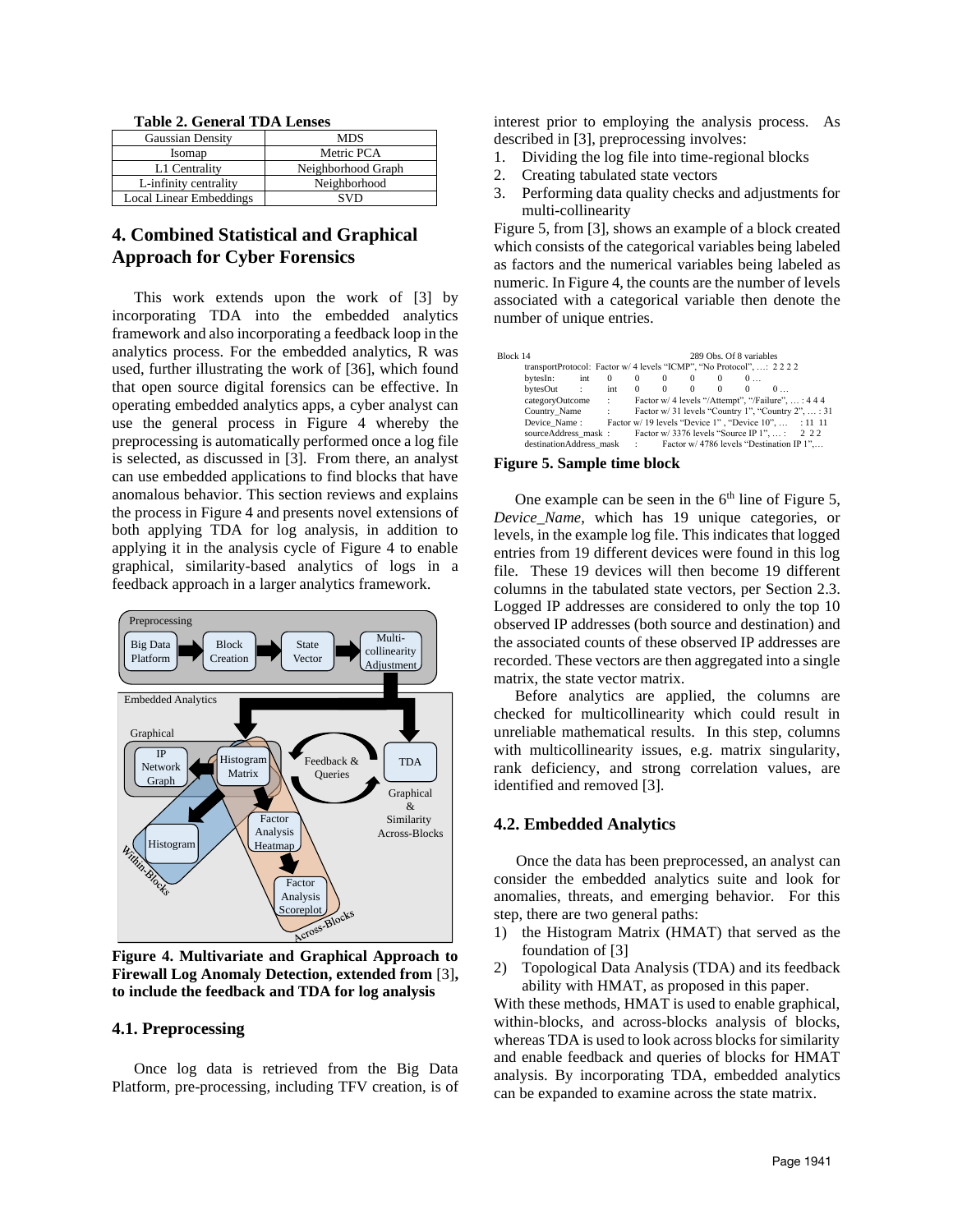**4.2.1. Histogram Matrix (HMAT)**. HMATs, a general extension of heatmaps, are used consistent with [3] where each cell's value is a colorized circle with the color representing one value and the size of the circle representing another value. HMAT for cyber log files visualize anomalies by coloring cells based on their squared Mahalanobis distance, a general outlier detection method, and provide an understanding of the relative magnitude of the Mahalanobis distances based on a scaling factor, the Breakdown Distance (BD) [3].



**Figure 6. Histogram Matrix (HMAT)**

HMAT for cyber log analysis uses the color to represent the raw value of how anomalous a specific column's value is in a block, color determined from Mahalanobis distances, and a further understanding of the relative BD value, size of the circle. Mahalanobis distance, a multivariate anomaly/outlier detection method, compares each observation, *x*, via

$$
MD = \sqrt{(x - \bar{x})(C^{-1}(x - \bar{x})}
$$
 (1)

with  $x = (x_1, ..., x_p)$ , a vector of p observations,  $\bar{x} =$  $(\overline{x_1}, \ldots, \overline{x_p})$ , a the mean vector of the data, and  $C^{-1}$ being the inverse data covariance matrix [35]. Based on their raw scores, *MD* values can be used to find anomalies by relative magnitudes.

However, *MD* does not directly provide a rationale for what is or is not an anomaly; thus, we proposed the use of BD in [3], which is computed as,

$$
BD_i = \left| \frac{(x_i - \overline{x_i})}{\sqrt{C_{ii}}} \right| \tag{2}
$$

where  $x_i$  is a given variable,  $\overline{x}_i$  is the mean of the variable, and  $C_{ii}$  is the variance of  $x_i$ , which are the diagonal values of *C*. BD scales the distance of each

variable from the mean by their variance which thus indicates the relative contribution of each variable to a given *MD* score [3].

When considering the example dataset with HMAT, one sees Figure 6. Here, block numbers (y-axis) and column names (x-axis) are abstractly represented to enable a big picture view to find potential anomalous behavior. From these results, a user would select specific blocks for further analysis. Briefly, one would look for darker shaded circles, indicating a column in a block contains anomalous behavior for this log file, and then look at the size of the circles whereby larger circles indicate that a given variable is increasing the MD for that particular block. As discussed in [3], in Figure 6, the clearest anomalies are blocks 14, 27, 44 and 63.

**4.2.2. Within-Blocks Analytics**. Within-blocks analysis considers spillage of top attributes across neighboring time blocks to understand how particular columns are anomalous given the neighboring blocks. For this approach, the top five columns are examined via histograms to: 1) observe the data columns that cause the block to be anomalous and 2) examine any regional temporal relationship between the top five anomalous columns and the neighboring time blocks [3]. The example in Figure 6 shows Country 10 and Device 12 as appearing as anomalous only in Block 14; and Device 2 appearing only in Block 14 and adjacent blocks. Thus, these features might indicate a particular event in or around Block 14 associated with these attributes.



**Figure 6. Block 14 Within-Blocks Analysis with Top 5 Anomalous Columns per Breakdown Distance**

**4.2.3. Across-Blocks Analytics**. Basic across blocks analytics involves considering statistics for the entire state vector matrix. For this PCA or FA are used to aggregate data features and reduce dimensionality [3] [35]. PCA is a linear transformation approach that projects the original data by the eigenvectors of the data covariance matrix to explain variation in the data; FA extends upon PCA with a rotation, varimax used herein, of retained components, to better represent the data [35].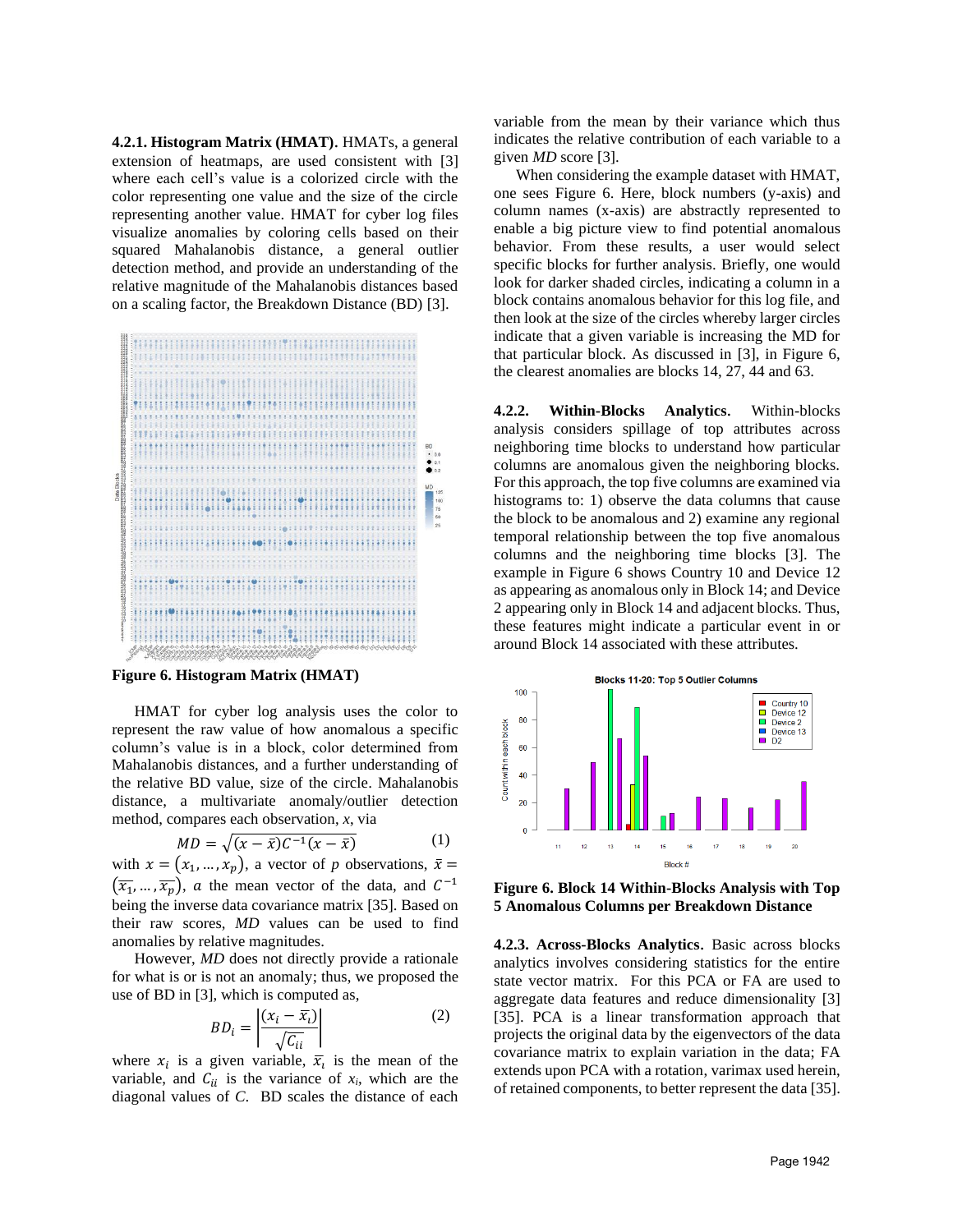The dimensionality assessment process (number of components to retain) used herein was Horn's curve for to select *k* unrotated (PCA) features and then Kaiser's Index of Factorial Simplicity was used to assess the quality of the FA rotation [3]. When considering the example state vector matrix through this process, the dimensionality of columns is reduced from 91 variables to 6 retained components/factors.



**Figure 7. Heatmap of Loadings Matrix from Example Data with red = negative, blue = positive.**

The result of across-blocks analytics is both a heatmap of the loadings and *x-*vs-*y* factor plots. A loadings heatmap, Figure 7, present a correlation matrix of the original data and transformed factors to provide an understanding of variable contributions to factors. As an example analysis, factor 1 in Figure 7 shows that devices and protocols were highly correlated with IP addresses from Countries 16, 17, 18, and 29. From here, analysts can incorporate contextual information, e.g. possibly linking activity in this log file to known TOR exit nodes. Further interpretation of Figure 7 shows a possible connection between rules triggered in Device 4 and Device 13 and IPs from Countries 7 and 10, which reinforces the interpretation of Figure 6 where Country 10 and Device 13 are seen active around Block 14.

Factor plots, Figure 8, consider the factor scores as plotted in a pairwise manner for the 6 retained factors of Figure 7. While the most variation is explained in decreasing amount by each retained component/factor, with this data, possible anomalous blocks are not apparent until examining rotated scores 3 and 5 with Based on Figure 8, potential anomalous time blocks, are blocks 27, 63, 14 and 44. These can then be evaluated further with HMAT, histograms, or graphical methods.



**Figure 8. Factor plot using varimax rotated FA scores and identified outlier blocks**



**Figure 9. IP Network Graph of Block 14 with detected port scan**

**4.2.4. Graphical Analytics**. Graphical analysis of the entire state matrix or a specific block are a further direction to interpret a log file. IP network graphs, e.g. Figure 9, visualize connections between source IP addresses and the destination IP(s) within a dataset allowing one to look for visual cues to understand possible interactions and trends. While Figure 9 which mostly shows singletons, i.e. single IP addresses, or simple pairs, two groups are of interest, an encircled in red. Both groups show clusters of source IP addresses linking to multiple destination IP addresses. A top level interpretation of these clusters is that a computer was performing a port scan, possibly attempting to fingerprint the network, and thus an analyst can revisit this time block to understand this event further.

**4.2.5. TDA for Graphical and Similarity Across-Blocks Analytics**. Missing in the process described above, and in [3], is an understanding of similarity across all blocks and feedback to repeatedly discover and query. For example, the HMAT might indicate which blocks have higher activity of Country 10, but not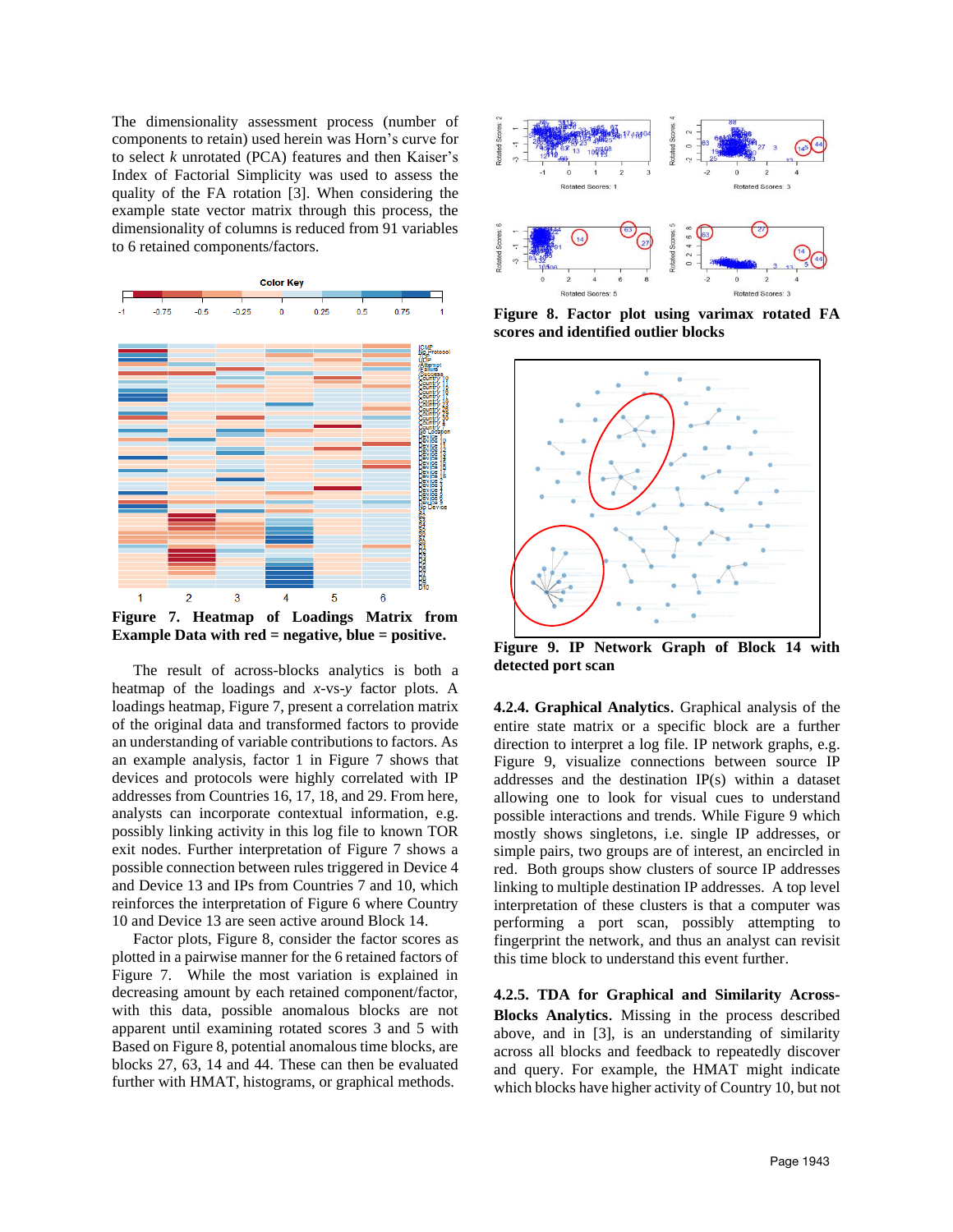what blocks are largely similar across this and all columns. Additionally, with this information of similarity, a user could select further blocks to refine and redo the analysis discussed in 4.2.1-4.2.4. Incorporating TDA can address both challenges.

TDA is performed on the entire state matrix of TFVs and multiple topological models are constructed with different combinations of lenses, metrics, resolutions, and gains. One example topological model, which will be discussed further, is presented in Figure 10a. Due to the breadth of options for TDA, discussed in Section 3, exhaustive combinations of metrics and lenses was not considered. For the model in Figure 10a, a cosine metric was used along with kurtosis and variance lenses. Cosine distances can be useful because they are translation variant but scale invariant, in contrast to Euclidean distances [37].

In Figure 10 we see four groupings of nodes with three of these groupings show connections, and thus similarities, of nodes; the fourth grouping is of singletons, which are not similar to other nodes based on this selection of metrics and lenses. Coloring is also possibly by the features used to generate the models, with the default coloring (10a) being a divergent color scheme (blue to red) based on block number (blue representing mostly low numbered blocks and red indicating a high concentration of higher numbered blocks). In the middle grouping, we see a large concentration of such dark red nodes in the middle and then there is a gradient as one moves left or right across this grouping.

Colored by Country 10 (Figure 10b), we see mostly blue nodes, indicating few if any events from Country 10 except in the middle grouping which has high concentrations of Country 10 activity on both the far right and left ends. In part, Country 10 thus separates this group from the rest of the groups. Revisiting Block 14, we find it in right most node of the middle grouping.

Colored by No Protocol (10c), we see the frequency of No Protocol events. A general separation is seen for all three groups and we can further investigates the FA loadings plot of Figure 7. The upper grouping is largely orange, indicating an average amount of No Protocol

events. The lower grouping is mostly yellow, green, and blues; indicating few occurrence. However, the middle grouping presents a color gradient that moves from left to right in increasing No Protocol concentration.

### **4.3. Feedback with TDA**

To further investigate what gathers together, we can click on a node and then find what blocks it contains. This functionality moves beyond capabilities available in Ayasdi Workbench and incorporates its functionality into the Big Data Platform. Here, we can enable analyst driven feedback whereby analysts can take the knowledge from the topological models and then examine each node within this model with the HMAT tool. From here, the process throughout Section 3 and 4 can be repeated to down-select blocks and find more novelty and understanding of behaviors.

An example is presented in Figure 11. Here, HMATs are presented for the three rightmost nodes of the middle grouping. These HMATs now enable one to find anomalies and trends within these subsets. Considering the rightmost node in  $HMAT_1$  (bottommost  $HMAT$  in Figure 11), which contains the Block 14 discussed above, is found together with other potential blocks. Of particular interest appears Block 48, which has high levels of activity from Country 27, as well as the adjacent Block 49, which also appears. A set of adjacent blocks with strong anomalous scores also appears in the next node,  $HMAT_2$  in the upper right of Figure 11, which shares Blocks 48 and 49 with the rightmost node.

When we move over to the  $3<sup>rd</sup>$  node from the right, we see  $HMAT_3$  at the top left of Figure 11. Here, only 4 blocks are contained within this node. Most of these blocks do not contain much anomalous activity, but Block 16 appears to be active across most columns. Since the other 3 blocks within this node are similar, we might first investigate Block 16 and also look for similar, but lower, activity in the Blocks 4, 37, and 127 which appear similar. Interestingly,  $HMAT_2$  and HMAT3 both overlap on Block 16, but Block 16 did not appear notable in  $HMAT_2$ . While Block 16 would have likely been ignored just looking at the HMAT in Figure



**a) Coloration by block number, with a divergent color scheme (blue indicating lower numbered, and red indicating higher numbered, blocks)**

**b) Coloration by Country 10 with blue colors representing low (or no) counts and red colors indicating high counts.**

**c) Coloration by No Protocol with blue colors representing low (or no) counts and red colors indicating high counts.** 

**Figure 10. Custom topological model using Metric: Cosine, Lens 1: Approximate Kurtosis, Lens 2: Variance. Resolution: 30 (both lenses), gain: 2.50 (both lenses), with neither lens equalized.**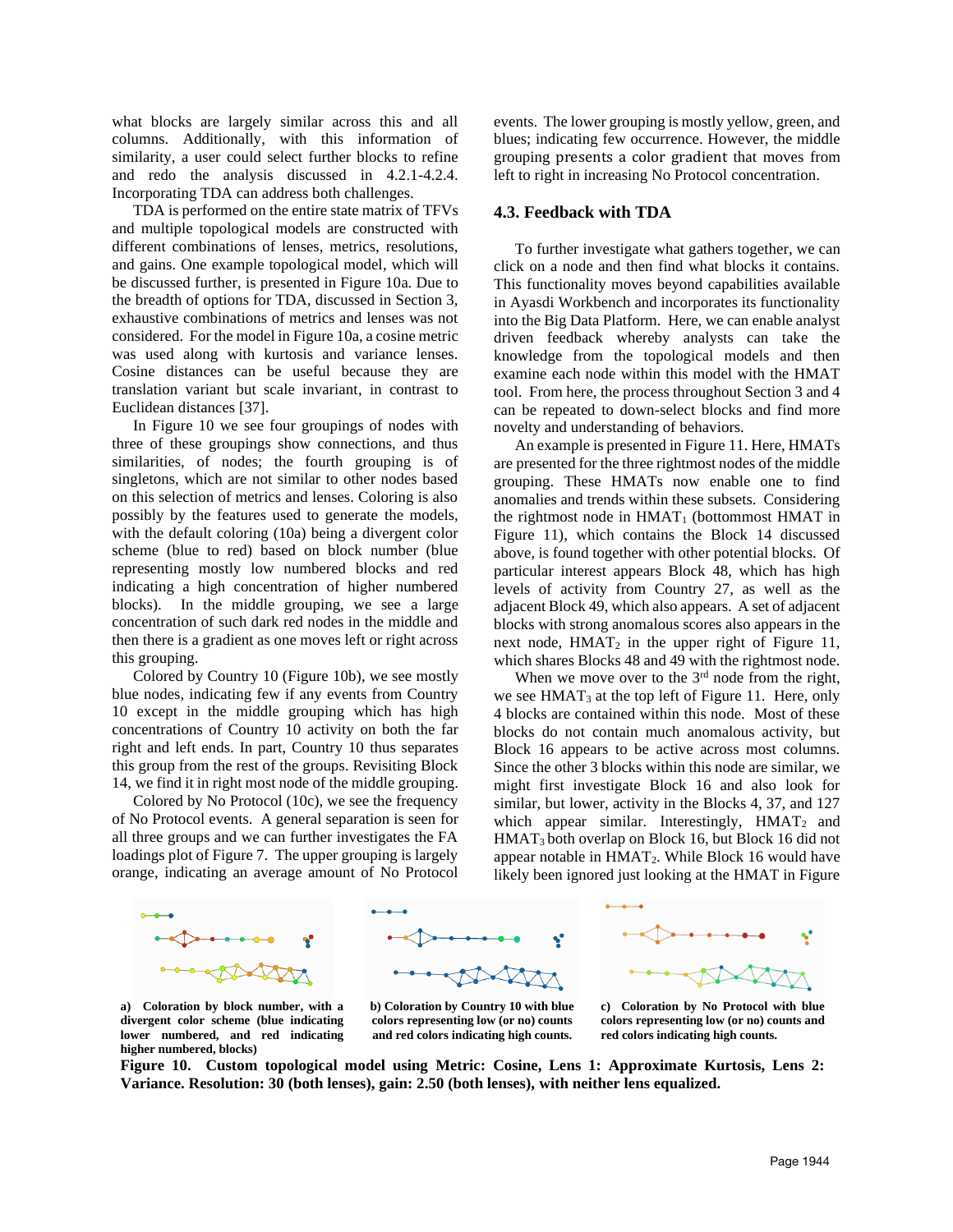

**Figure 11. Topological Model from Figure 10a with incorporated HMAT visualizations for selected nodes.**

6, the addition of TDA and feedback has enabled further discovery of potentially interesting patterns.

# **5. Conclusions**

The authors presented a systematic experiential and data driven approach to cyber log analysis. For cyber log analytics, the authors employed a tabulated feature vector (TFV) approach which extracted numerical, and non-sparse, data from sparse log files. With the TFVs, the authors developed a human-machine approach that was simultaneously temporal, similarity, and statistically-based while also incorporating a feedback mechanism. This paper also provided the first application of Topological Data Analysis (TDA) to log analysis. In particular, it was seen that TDA enabled one to look across all blocks to find similarity of events for further interpretation. By enabling one to repeated query the dataset through the feedback mechanism, the authors showed how one can find anomalous behavior to examine which would have been missed by approaches in literature. Finally, this research illustrates how to develop an embedded analytics approach for anomaly detection, which is reproducible and generalizable to other datasets, and other types of log files, which have different data features.

Straightforward extensions include exploring the application of the presented method to other types of log

files. Future work can also involve extending the TFV process to include sparse data fields, which are currently removed due to multicollinearity issues. Further future work can consider further automation of the general process in Figure 4 to bring human analysts; which could be accomplished by automating the novelty detection of TDA data products. Additional research can involve TDA in general, including better understanding the TDA hyperparameter space, comparison with other clustering methods, and selecting appropriate analytics given TDA outputs on the shape of the data.

# **6. References**

[1] K. Harrison and G. White, "A taxonomy of cyber events affecting communities," *Hawaii International Conference on System Sciences*, pp. 1-9, 2011.

[2] A. Zobaa and T. Bihl, "Security Methods for Critical Infrastructure Communications," in *Big Data Analytics in Future Power Systems*, CRC Press, 2018, pp. 85-106.

[3] R. Gutierrez, et al., "Cyber anomaly detection: Using tabulated vectors and embedded analytics for efficient data mining," *Journal of Algorithms & Computational Technology*, vol. 12, no. 4, pp. 293-310, 2018.

[4] S. Schinagl, et al., "A framework for designing a Security Operations Centre (SOC)," *Hawaii International Conference on System Sciences*, pp. 2253-2262, 2015.